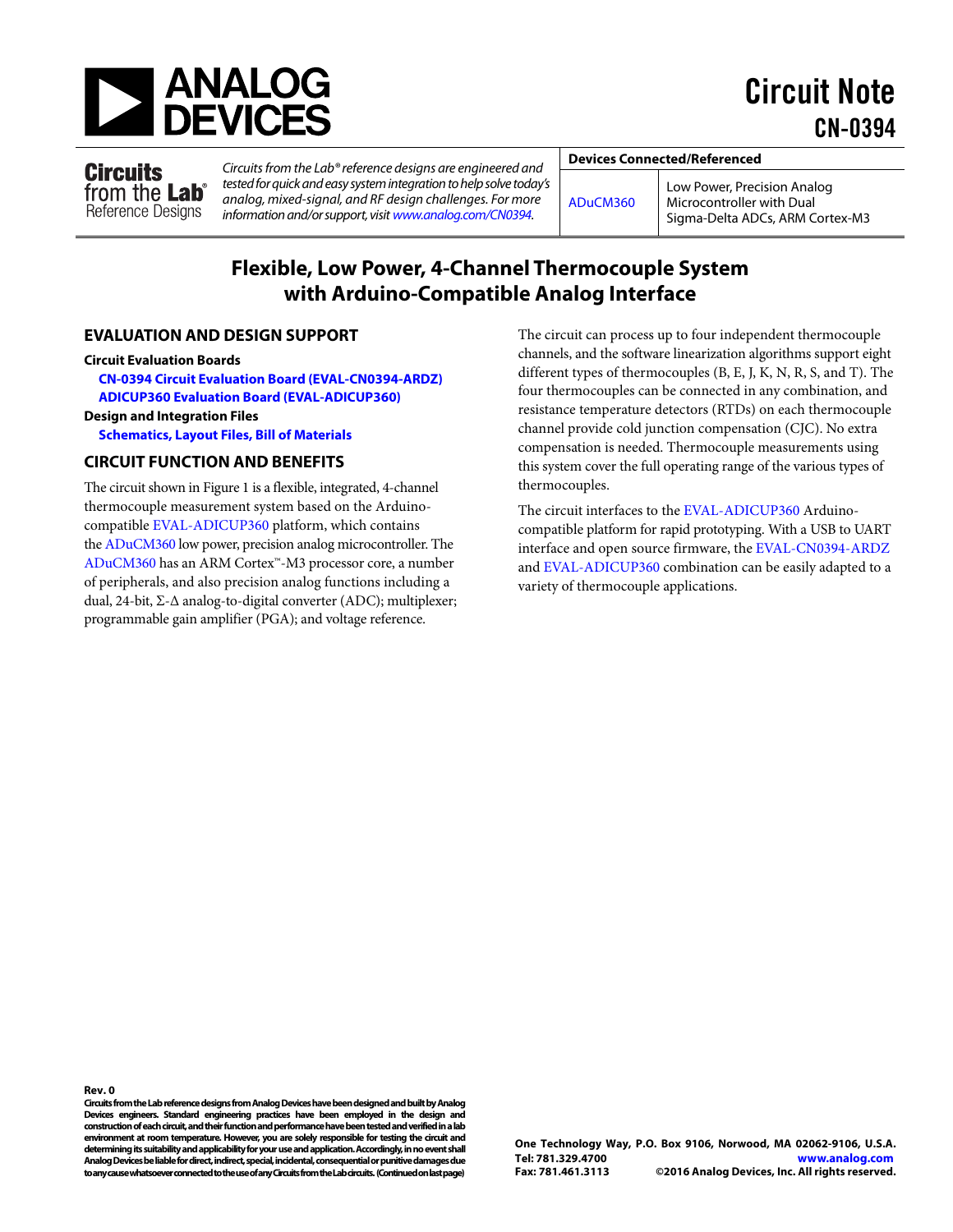

<span id="page-1-0"></span>Figure 1. Thermocouple Measurement System (Simplified Schematic: All Connections and Decoupling Not Shown)



Figure 2. Thermocouple Connection Showing Measurement and Reference Junctions for One Channel

## <span id="page-1-1"></span>**CIRCUIT DESCRIPTION**

#### **Temperature Measurement Introduction**

Thermocouples are one of the most frequently used sensors for temperature measurements in industrial applications because of their low cost, ruggedness, repeatability, as well as wide operating temperature range and fast response time. Thermocouples are especially useful for making measurements at high temperatures (up to 2300°C for Type C thermocouples).

A thermocouple consists of the junction of two wires of different metal types, as shown i[n Figure 2.](#page-1-1) 

The junction is placed where the temperature is to be measured,  $T_{TC}$ , and is referred to as the measurement junction. The other end of the thermocouple is connected to a precision voltage measurement system, and this connection is referred to as the reference junction, or alternately the cold junction (CJ). The temperature difference between the measurement junction,  $T_{TC}$ , and the cold junction,  $T_{CJ}$ , generates a voltage,  $V_{TC} - V_{CJ}$ , that is caused by the difference between the temperatures of the two junctions. The voltage generated is typically from several microvolts to tens of millivolts and is dependent on the temperature difference and the thermocouple type.

Rev. 0 | Page 2 of 8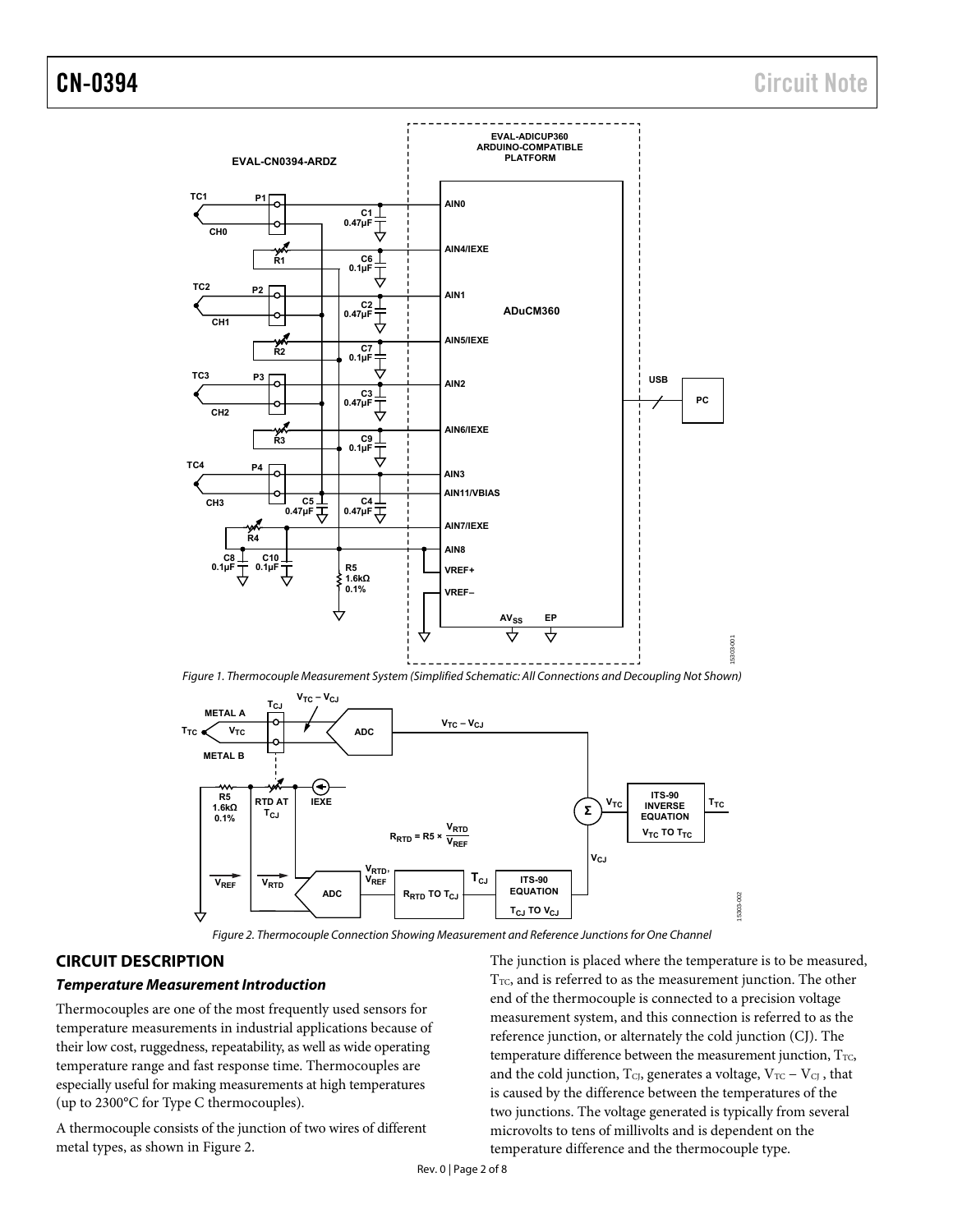## **Cold Junction Compensation (CJC)**

The voltage generated by a thermocouple must be converted to temperature. Converting the voltage measured to an accurate temperature can be difficult, because the thermocouple voltage is small, the temperature-voltage relationship is nonlinear, and the cold junction temperature must also be accurately measured.

The total output voltage of the thermocouple is caused by the difference between the temperature of the thermocouple and the cold junction temperature[. Figure 2 s](#page-1-1)hows that the cold junction temperature is measured with another temperature sensitive device, typically a thermistor, diode, RTD, or semiconductor temperature sensor. The temperature-sensing device used for this circuit is a Pt1000 RTD, and there is one RTD in each of the four channels for accurate measurements.

I[n Figure 2,](#page-1-1) the total thermocouple voltage,  $V_{TC} - V_{CI}$ , is measured with the precision ADC in th[e ADuCM360 a](http://www.analog.com/ADUCM360?doc=CN0394.pdf)nd converted to a digital format using the following equation:

$$
V_{TC} - V_{CJ} = V_{REF} \times \frac{CODE}{2^{28}}
$$

where:

*V<sub>TC</sub>* − *V<sub>CJ</sub>* is the measured thermocouple voltage. *VREF* is the reference used for measurement. For this circuit, the internal 1.2 V reference is used for the thermocouple measurement.

*CODE* is the 28-bit word in the [ADuCM360 A](http://www.analog.com/ADUCM360?doc=CN0394.pdf)DC data register (ADCxDAT) with a gain of 8.

A constant current source, IEXE (obtained from the [ADuCM360\)](http://www.analog.com/ADUCM360?doc=CN0394.pdf) drives the series combination of the RTD and a precision 1.6 k $\Omega$ reference resistor, R5. The IEXE setting for the [CN-0394 c](http://www.analog.com/CN0394?doc=CN0394.pdf)ircuit is 620 μA that produces a nominal V<sub>REF</sub> of 1.6 kΩ  $\times$  620 μA = 0.992 V, and a drop of 1 k $\Omega \times 620 \mu A = 0.62$  V across the RTD. The voltage across R5 is used as a reference to the ADC. The RTD resistance, R<sub>RTD</sub>, is calculated using the following equation:

$$
R_{RTD}=R5\times \frac{CODE}{2^{28}}
$$

where:

*R5* is the reference resistor,  $R5 = 1.6$  k $\Omega$ .

*CODE* is the 28-bit word in th[e ADuCM360 A](http://www.analog.com/ADUCM360?doc=CN0394.pdf)DC data register (ADCxDAT) with a gain of 1.

In th[e CN-0394 c](http://www.analog.com/CN0394?doc=CN0394.pdf)ircuit, the thermocouple voltage and the RTD voltage are both converted by th[e ADuCM360 2](http://www.analog.com/ADuCM360?doc=CN0394.pdf)4-bit ADCs. Note that the measurement is ratiometric and not dependent on the accuracy of either the reference voltage or the value of the IEXE excitation current.

The RTD resistance, R<sub>RTD</sub>, is then converted into the cold junction temperature, TcJ, using either a lookup table or polynomial equations. The RTD transfer function known as the Callender-Van Dusen equation is made up of two distinct polynomial equations to provide a more accurate result and is used in the [CN-0394](http://www.analog.com/CN0394?doc=CN0394.pdf) software. Refer to the [Circuit Note CN-0381 f](http://www.analog.com/CN0381?doc=CN0394.pdf)or a more detailed explanation of these RTD equations.

The cold junction temperature,  $T_{\text{CI}}$ , is then converted into the corresponding thermocouple voltage,  $V<sub>CI</sub>$ , using the equations in the ITS-90 Thermocouple Database. The [CN-0394](http://www.analog.com/CN0394?doc=CN0394.pdf) software uses the ITS-90 polynomial equations rather than the lookup tables to perform this conversion.

The software then sums the total thermocouple voltage ( $V_{TC}-V_{CJ}$ ) with the cold junction  $V_{CI}$  to obtain the thermocouple EMF,  $V_{TC}$ .

The ITS-90 inverse equations are then used to convert the thermocouple EMF,  $V_{TC}$ , to the equivalent thermocouple temperature,  $T_{TC}$ .

For the thermocouple theory, linearization tables, equations, and cold junction compensation, refer to the NIST ITS-90 Thermocouple Database, NIST Standard Reference Database 60, Version 2.0 (available on the NIST website). For the general theory of thermocouples and temperature measurements, see Chapter 7 of *[Sensor Signal Conditioning](http://www.analog.com/temperature_sensors?doc=CN0394.pdf)*.

#### **Analog-to-Digital Conversion**

The [CN-0394](http://www.analog.com/CN0394?doc=CN0394.pdf) circuit uses th[e ADuCM360 i](http://www.analog.com/ADUCM360?doc=CN0394.pdf)ntegrated, dual, 24-bit, Σ-Δ ADC to perform the conversions. Th[e ADuCM360](http://www.analog.com/ADUCM360?doc=CN0394.pdf) contains an input multiplexer and an integrated PGA with gain options of 1 to 128. The [ADuCM360](http://www.analog.com/ADUCM360?doc=CN0394.pdf) can be configured to have 6 differential inputs or 12 single-ended inputs.

The [ADuCM360](http://www.analog.com/ADUCM360?doc=CN0394.pdf) also offers a multitude of filter options and output data rates, ensuring that the user has the highest degree of flexibility.

The PGA allows amplification of the small thermocouple voltage to a level that is optimum for the internal sigma-delta ADC. The proper gain setting is determined by the amplitudes of the thermocouple signals and the value of the reference voltage.

The [CN-0394](http://www.analog.com/CN0394?doc=CN0394.pdf) software supports eight types thermocouple: B, E, J, K, N, R, S, and T.

Different thermocouples have different ranges and sensitivities, as shown i[n Figure 3.](#page-2-0) For instance, Type J thermocouples are made by joining iron and constantan and have an approximate range of −210°C to +1200°C with a sensitivity of 55 μV/°C.



<span id="page-2-0"></span>Figure 3. Thermocouple Output Voltage vs. Temperature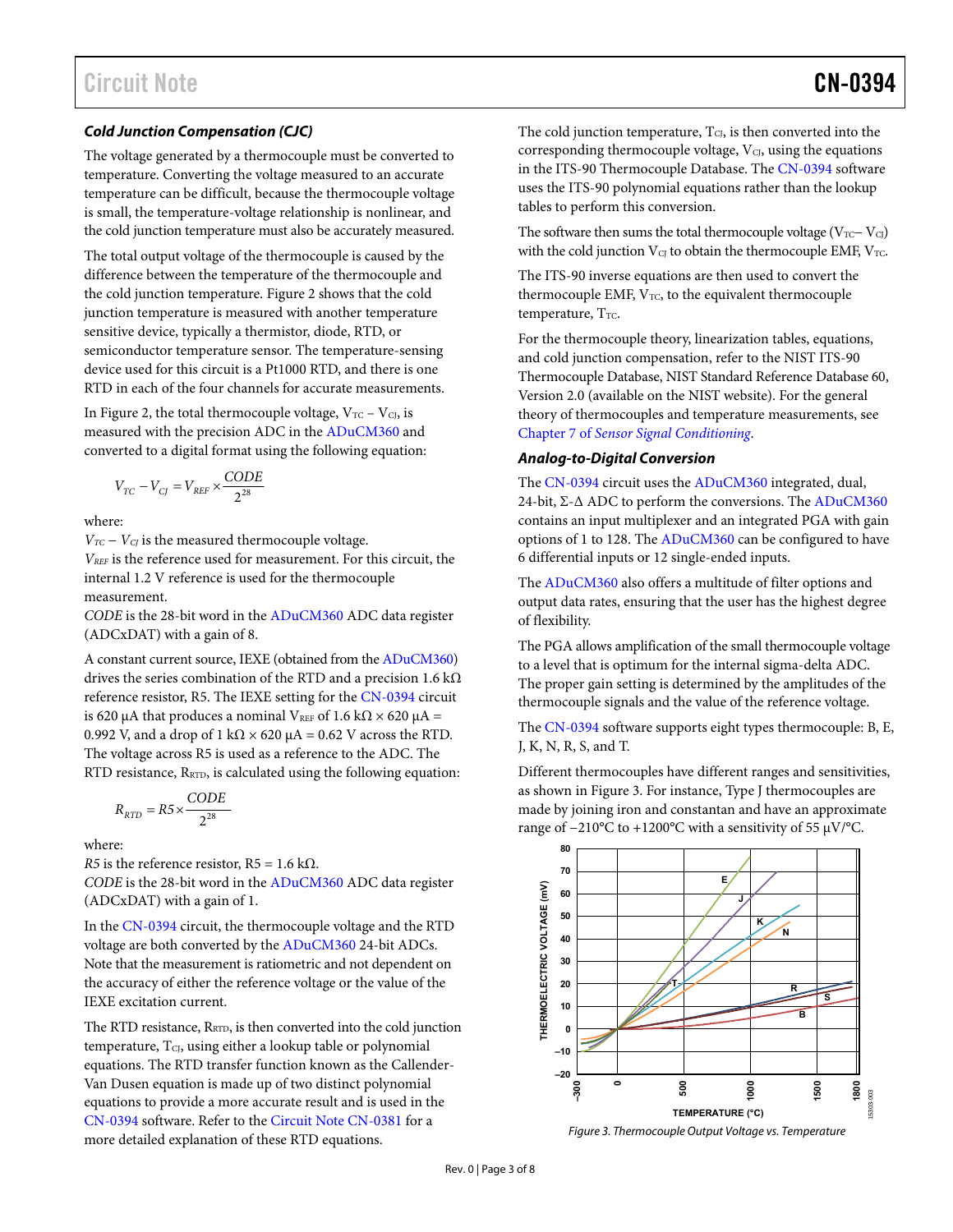CN-0394 Circuit Note

Therefore, by using the integrated PGA of the [ADuCM360,](http://www.analog.com/ADUCM360?doc=CN0394.pdf) the small thermocouple voltage levels can be sensed and accurately converted to a digital representation.

The cold junction temperature range is 0°C to 50°C, and the maximum and minimum output voltage range is determined by examining the voltage swings of the various types and including the cold junction voltage component that is subtracted from the thermocouple voltage. The Type E thermocouple requires the widest range, as shown in [Table 1.](#page-3-0)

<span id="page-3-0"></span>

| Table 1. Maximum Thermocouple Voltage Swing (Type E) |  |
|------------------------------------------------------|--|
|------------------------------------------------------|--|

| Output  | <b>Hot Junction</b> | <b>Cold Junction</b> | <b>Voltage</b> |
|---------|---------------------|----------------------|----------------|
| Maximum | $1000^{\circ}$ C    | 0°C                  | 76.4 mV        |
| Minimum | $-270^{\circ}$ C    | 50 $\degree$ C       | $-12.88$ mV    |

Th[e ADuCM360](http://www.analog.com/ADUCM360?doc=CN0394.pdf) ADC bipolar differential input range using the internal 1.2 V reference is ±125 mV with the PGA gain set to  $G = 8$ . This range covers the output voltage ranges of all eight types of thermocouples, therefore no external signal conditioning circuits are needed, and the PGA can operate at a fixed gain of 8 for all thermocouple types. The 24-bit resolution allows thermocouples with small signal ranges (such as Type B) to be measured without the need for gain ranging. The thermocouple is connected in the differential mode to the ADC, and the negative input is connected to a 900 mV common-mode bias voltage supplied by the [ADuCM360.](http://www.analog.com/ADUCM360?doc=CN0394.pdf)

The [EVAL-CN0394-ARDZ](http://www.analog.com/EVAL-CN0394-ARDZ?doc=CN0394.pdf) board has four miniature Type U female thermocouple connectors (Omega PCC-SMP-U-100) for connecting to the thermocouples mating male connectors. The cold junctions are formed at the connector contacts, and the CJC RTDs are located close to the connectors.

A simple 2-wire RTD connection is used in th[e CN-0394](http://www.analog.com/CN0394?doc=CN0394.pdf) circuit; however, the [ADuCM360](http://www.analog.com/ADUCM360?doc=CN0394.pdf) contains programmable excitation currents that can be used for 2-wire, 3-wire, and 4-wire RTDs. Details on 3-wire and 4-wire applications can be found in [Circuit Note CN-0381](http://www.analog.com/CN0381?doc=CN0394.pdf) an[d Circuit Note CN-0383,](http://www.analog.com/CN0383?doc=CN0394.pdf) respectively.

## *System Noise Measurements and Results*

It is important that the system noise be low so that the small amount of voltage from a thermocouple can be measured accurately. [Figure 4](#page-3-1) shows the histogram of 512 samples taken with the thermocouple connector shorted on one channel. The [ADuCM360](http://www.analog.com/ADUCM360?doc=CN0394.pdf) sinc3 filter was on, chop mode was enabled, and the data rate was 50 Hz.



<span id="page-3-1"></span>*Figure 4. Shorted Input Histogram For Single Channel , 512 Samples, ADC Sinc3 Filter On, Chop Enabled, 50 Hz Data Rate*

From the histogram, the peak-to-peak noise referenced to the input is 2.51  $\mu$ V. For a full-scale input of 125 mV, the noise free code resolution can be calculated:

$$
Noise Free Code Resolution = \log_2 \frac{125 \text{ mV}}{2.51 \text{ }\mu\text{V}} = 15.6 \text{ bits}
$$

## *System Thermocouple Measurements and Results*

Thermocouple system measurement tests require accurate knowledge of the thermocouple temperature over a wide temperature range. Though oil baths are accurate, they have a limited temperature range and are slow to stabilize.

An accurate thermocouple simulator, such as the Time Electronics 1090 temperature calibrator, offers an attractive alternative to the oil bath method. [Figure 5](#page-4-0) shows a block diagram that explains the simulator test concepts.

The simulator allows the user to input the thermocouple type and temperature as well as the cold junction temperature. The simulator then uses the ITS-90 tables and equations to convert the thermocouple temperature,  $T_{TC}$ , and the cold junction temperature,  $T_{CI}$ , into their respective voltages,  $V_{TC}$  and  $V_{CI}$ . Then  $V<sub>CI</sub>$  is subtracted from  $V<sub>TC</sub>$  to yield the simulator output voltage,  $V_{TC} - V_{CI}$ .

The overall accuracy of the simulator depends on the thermocouple type and temperature, but is typically between 0.5°C and 2°C.

Note that the simulator does not test the accuracy of the system cold junction compensation circuit, which must be tested separately with a thermocouple attached.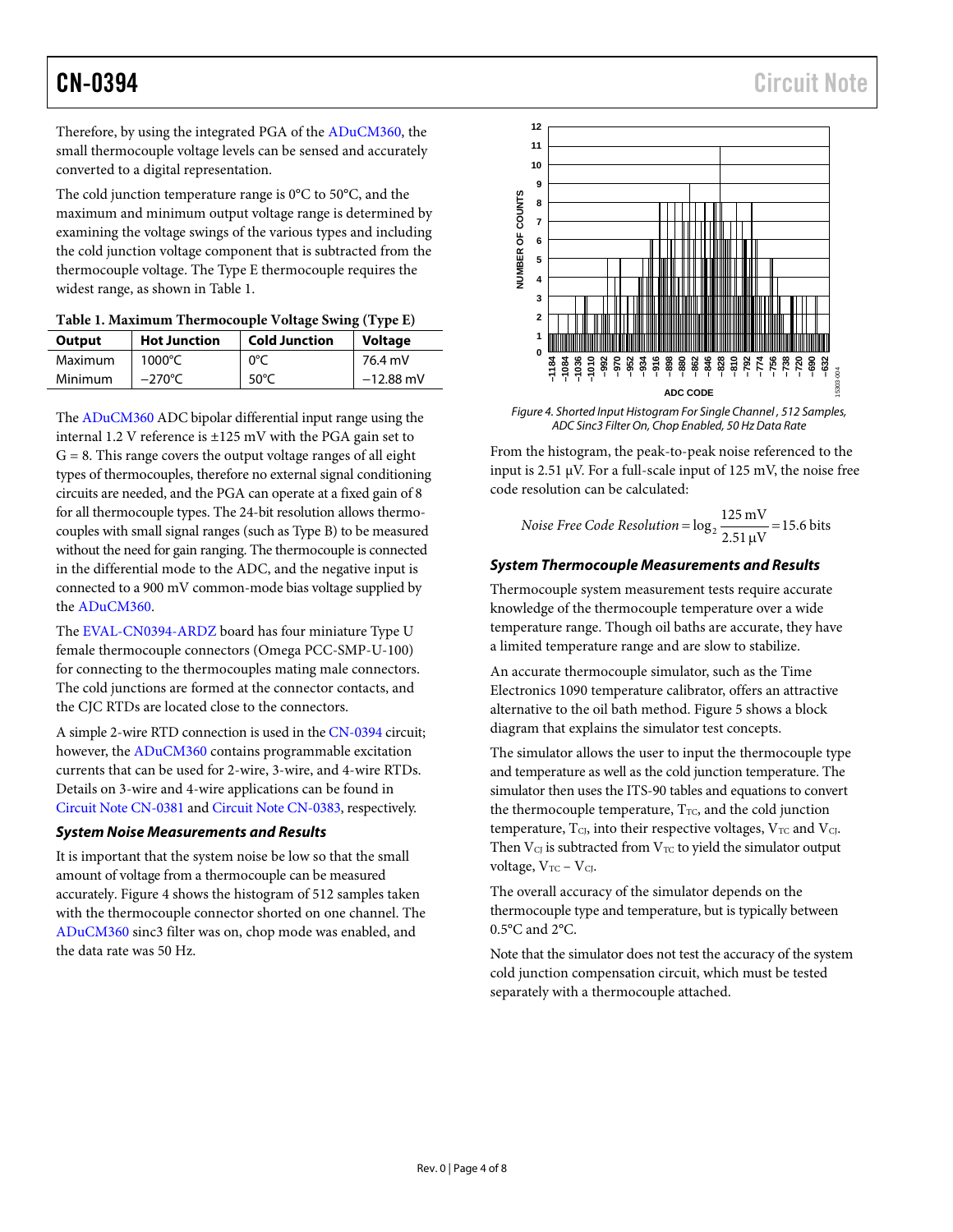

*Figure 5. Testing Thermocouple Measurement System Using a Thermocouple Simulator*

<span id="page-4-0"></span>[Figure 6](#page-4-1) shows the error between simulated and measured temperature for E, J, K, N, and T type thermocouples, and [Figure 7](#page-4-2) shows the error for B, R, and S type thermocouples. A zero-scale and full-scale calibration was performed on the [ADuCM360](http://www.analog.com/ADUCM360?doc=CN0394.pdf) ADC before taking the measurements.



<span id="page-4-1"></span>



<span id="page-4-2"></span>*Figure 7[. EVAL-CN0394-ARDZ](http://www.analog.com/EVAL-CN0394-ARDZ?doc=CN0394.pdf) Temperature Measurement Error for B, R, S Type Thermocouples Using Thermocouple Simulator*

The errors shown in [Figure 6](#page-4-1) an[d Figure 7](#page-4-2) are a combination of the following sources:

- Simulator error (0.15°C to 3°C depending on type and range)
- ADC reference voltage accuracy (0.2%)
- System offset and gain errors that remains after internal ADC calibration (less than  $10 \mu V$ )
- ADC nonlinearity (15 ppm FSR, which is  $1.9 \mu V$  for FSR = 125 mV)
- Error in ITS-90 equations (varies from 0.001°C to 0.06°C depending on type and range)

The reference error (0.1% for th[e ADuCM360](http://www.analog.com/ADUCM360?doc=CN0394.pdf) internal reference) causes a system gain error and can contribute several degrees Celsius of error at high temperatures.

The B, R, and S type thermocouples are more sensitive to offset errors because of their small Seebeck coefficients.

The [ADuCM360](http://www.analog.com/ADUCM360?doc=CN0394.pdf) nonlinearity and the error in the ITS-90 equations are both negligible with respect to the other error sources.

The measured data shown i[n Figure 6](#page-4-1) an[d Figure 7](#page-4-2) is within the accuracy specifications of all eight standard thermocouples over their respective ranges.

For highest accuracy, especially with B, R, and S type thermocouples, a system-level zero-scale and full-scale calibration must be performed using a precision external voltage source.

A more accurate external reference, such as th[e ADR4525](http://www.analog.com/ADR4525?doc=CN0394.pdf) with (0.02% initial accuracy), can also be used to minimize gain errors.

Cold junction compensation was tested by connecting a Type J thermocouple to a channel and maintaining the thermocouple at ambient temperature while cycling the [CN-0394](http://www.analog.com/CN0394?doc=CN0394.pdf) board under a ThermoStream or Thermonics temperature controller. The Type J thermocouple was chosen because of its high sensitivity to temperature change.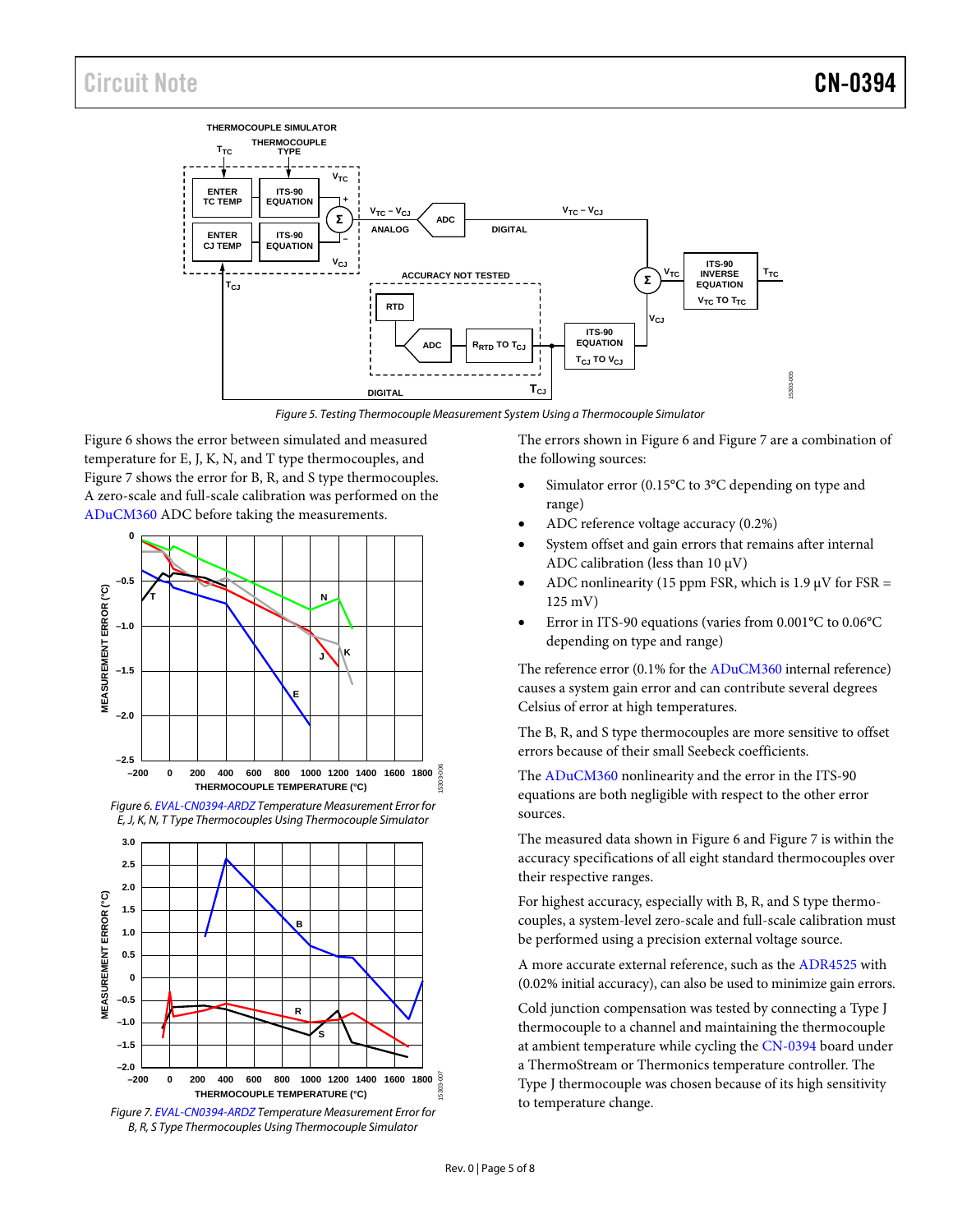The measurements were made at cold junction temperatures of 0°C, 25°C, and 105°C, and the results are shown i[n Figure 8.](#page-5-0) 



<span id="page-5-0"></span>*Figure 8. EVAL-CN0394-ARDZ Temperature Measurement Error for Type J Thermocouple at Room Temperature for Cold Junction Temperatures of 0°C, 25°C, and 105°C*

A complete set of documentation for th[e EVAL-CN0394-ARDZ](http://www.analog.com/EVAL-CN0394-ARDZ?doc=CN0394.pdf) hardware including schematics, layout files, Gerber files, and bill of materials can be found in th[e CN-0394 Design Support](http://www.analog.com/CN0394-DesignSupport?doc=CN0394.pdf)  [Package.](http://www.analog.com/CN0394-DesignSupport?doc=CN0394.pdf)

## *System Design Tradeoffs*

The [EVAL-CN0394-ARDZ](http://www.analog.com/EVAL-CN0394-ARDZ?doc=CN0394.pdf) board is designed to provide maximum flexibility for any combination of four independent thermocouple input channels, and the circuit design uses a minimum of additional components.

The ADC in the [ADuCM360](http://www.analog.com/ADUCM360?doc=CN0394.pdf) can provide higher accuracy if a system-level zero-scale and full-scale calibration is performed before making measurements.

The ADC in the [ADuCM360](http://www.analog.com/ADUCM360?doc=CN0394.pdf) is capable of improved noise performance if the inputs are configured for differential operation and an input anti-aliasing filter is added to each channel. A typical filter arrangement is shown in [Figure 9,](#page-5-1) where  $R1 + R2$  and  $C3$ form a differential mode filter (bandwidth of approximately 800 Hz) and R1/C1 and R2/C2 form common-mode filters (bandwidth of approximately 16 kHz).

Further design techniques for achieving optimum performance with RTD and thermocouple circuits can be found in [Circuit](http://www.analog.com/CN0381?doc=CN0394.pdf)  [Note CN-0381,](http://www.analog.com/CN0381?doc=CN0394.pdf) [Circuit Note CN-0383,](http://www.analog.com/CN0383?doc=CN0394.pdf) and [Circuit Note](http://www.analog.com/CN0384?doc=CN0394.pdf)  [CN-0384.](http://www.analog.com/CN0384?doc=CN0394.pdf)



<span id="page-5-1"></span>

The [ADuCM360](http://www.analog.com/ADUCM360?doc=CN0394.pdf) can be configured in a number of low power operating modes under direct program control, including a hibernate mode (internal wake-up timer active) that consumes only 4 µA. In hibernate mode, peripherals such as external interrupts or the internal wake-up timer can wake up the device. This mode allows the device to operate with ultralow power and still respond to asynchronous external or periodic events.

## **COMMON VARIATIONS**

The [ADuCM360](http://www.analog.com/ADUCM360?doc=CN0394.pdf) internal 1.2 V reference has ±0.1% initial accuracy. For higher accuracy and reduced full-scale gain error, the [ADR4525](http://www.analog.com/ADR4525?doc=CN0394.pdf) 2.5 V, ±0.02% reference can be used instead.

## **CIRCUIT EVALUATION AND TEST**

This circuit uses the [EVAL-CN0394-ARDZ](http://www.analog.com/EVAL-CN0394-ARDZ?doc=CN0394.pdf) Arduino shield board and the [EVAL-ADICUP360](http://www.analog.com/EVAL-ADICUP360?doc=CN0394.pdf) Arduino platform board. The two board easily stack together easily, with the [EVAL-](http://www.analog.com/EVAL-CN0394-ARDZ?doc=CN0394.pdf)[CN0394-ARDZ](http://www.analog.com/EVAL-CN0394-ARDZ?doc=CN0394.pdf) on the top, an[d EVAL-ADICUP360](http://www.analog.com/EVAL-ADICUP360?doc=CN0394.pdf) on the bottom. The thermocouples plug into the P1 to P4 sockets of the [EVAL-CN0394-ARDZ](http://www.analog.com/EVAL-CN0394-ARDZ?doc=CN0394.pdf) board.

The system connects to the PC through the USB interface on the [EVAL-ADICUP360](http://www.analog.com/EVAL-ADICUP360?doc=CN0394.pdf) board. Both boards are powered from the USB 5 V supply. The RTD sensors are already assembled on the [EVAL-CN0394-ARDZ](http://www.analog.com/EVAL-CN0394-ARDZ?doc=CN0394.pdf) printed circuit board (PCB).

## *Equipment Needed*

The following equipment is needed:

- PC with a USB 2.0 port and Windows® 7 (64-bit) or later
- [EVAL-CN0394-ARDZ](http://www.analog.com/EVAL-CN0394-ARDZ?doc=CN0394.pdf) Arduino shield-compatible circuit evaluation board
- [EVAL-ADICUP360](http://www.analog.com/EVAL-ADICUP360?doc=CN0394.pdf) development board or compatible Arduino platform board
- Any combination of B, E, J, K, N, R, S, and T thermocouples (four total), or Time Electronics 1090 temperature calibrator or equivalent
- [ADICUP360](http://www.analog.com/EVAL-ADICUP360?doc=CN0394.pdf) software (IDE), see the [CN-0394 User Guide](http://www.analog.com/CN0394-UserGuide?doc=CN0394.pdf)
- Serial terminal software such as PuTTY or Tera Term
- USB A to USB micro cable
- [EVAL-CN0394-ARDZ](http://www.analog.com/EVAL-CN0394-ARDZ?doc=CN0394.pdf) demo code (see th[e CN-0394 User](http://www.analog.com/CN0394-UserGuide?doc=CN0394.pdf)  [Guide\)](http://www.analog.com/CN0394-UserGuide?doc=CN0394.pdf)

## *Getting Started*

Select the correct jumper settings on th[e EVAL-ADICUP360](http://www.analog.com/EVAL-ADICUP360?doc=CN0394.pdf) board. The jumper settings are described in detail in the [CN-0394 User Guide.](http://www.analog.com/CN0394-UserGuide?doc=CN0394.pdf)

Plug th[e EVAL-CN0394-ARDZ](http://www.analog.com/EVAL-CN0394-ARDZ?doc=CN0394.pdf) Arduino shield board into the [EVAL-ADICUP360](http://www.analog.com/EVAL-ADICUP360?doc=CN0394.pdf) Arduino-compatible platform board. Connect the thermocouple sensors to th[e EVAL-CN0394-ARDZ](http://www.analog.com/EVAL-CN0394-ARDZ?doc=CN0394.pdf) board. Connect the user USB port to the PC. Each of the four channels uses an omega style connector for the thermocouples, which simplifies plugging in and out different thermocouple types. The Type U connector was selected so that all the channels on the board (P1 to P4) are universal and interchangeable.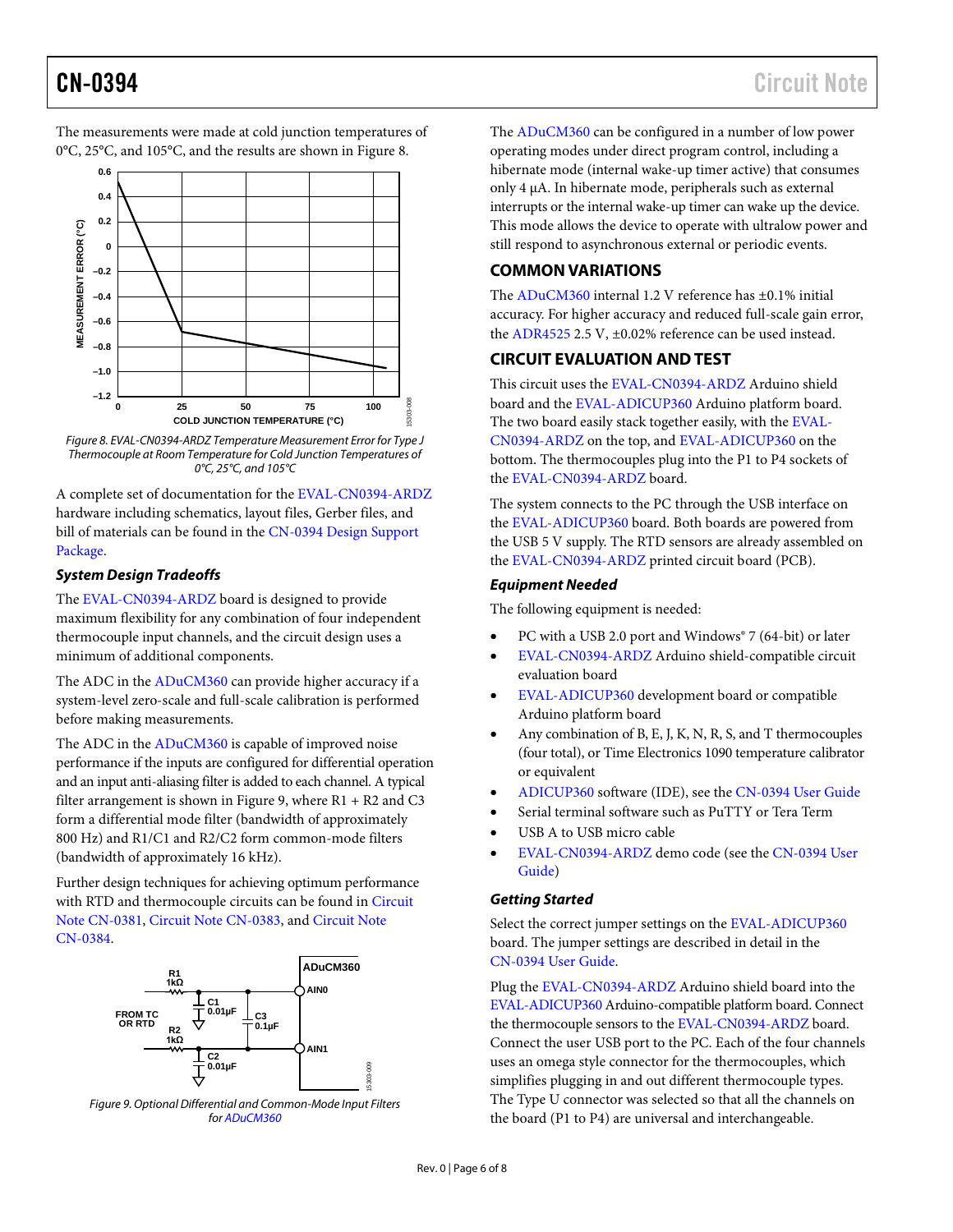# Circuit Note CN-0394

Load the project demo code onto the [ADuCM360](http://www.analog.com/ADuCM360?doc=CN0394.pdf) IDE by following the [Tool Chain Setup User Guide.](https://wiki.analog.com/resources/eval/user-guides/eval-adicup360/quickstart/eclipse_user_guide?doc=CN0394.pdf)

The software must be configured for the thermocouple types on P1, P2, P3, and P4 as described in the [CN-0394 User Guide.](http://www.analog.com/CN0394-UserGuide?doc=CN0394.pdf)

When the program is running, the output data is calculated and displayed in the terminal window.

Information regarding the Arduino form factor-compatible ARM Cortex-M3 development platform [\(EVAL-ADICUP360\)](http://www.analog.com/EVAL-ADICUP360?doc=CN0394.pdf) is available in th[e EVAL-ADICUP360 User Guide.](https://wiki.analog.com/resources/eval/user-guides/eval-adicup360/?doc=CN0394.pdf)

## **Functional Block Diagram**

A block diagram of the test setup is shown i[n Figure 10.](#page-6-0)



<span id="page-6-0"></span>Figure 10. Test Setup Functional Diagram (Both Boards Powered from PC USB 5 V Supply)

## **Test**

When the sample code is built and loaded onto th[e EVAL-](http://www.analog.com/EVAL-ADICUP360?doc=CN0394.pdf)[ADICUP360 a](http://www.analog.com/EVAL-ADICUP360?doc=CN0394.pdf)nd th[e EVAL-CN0394-ARDZ i](http://www.analog.com/EVAL-CN0394-ARDZ?doc=CN0394.pdf)s mounted on top, the device communicates with the PC, and continuously updates and displays the following for each channel:

- Channel number and thermocouple type
- RTD resistance
- Linearized RTD temperature (cold junction temperature)
- Linearized thermocouple temperature

Warning messages display if the final linearized temperature for the selected thermocouple is out of the range defined by the ITS-90 equations. Other programming options are described in detail in th[e CN-0394 User Guide.](http://www.analog.com/CN0394-UserGuide?doc=CN0394.pdf) 

[Figure 11 s](#page-6-1)hows a photo of the [EVAL-CN0394-ARDZ](http://www.analog.com/EVAL-CN0394-ARDZ?doc=CN0394.pdf) board.

<span id="page-6-1"></span>

Figure 11[. EVAL-CN0394-ARDZ B](http://www.analog.com/EVAL-CN0394-ARDZ?doc=CN0394.pdf)oard Photo